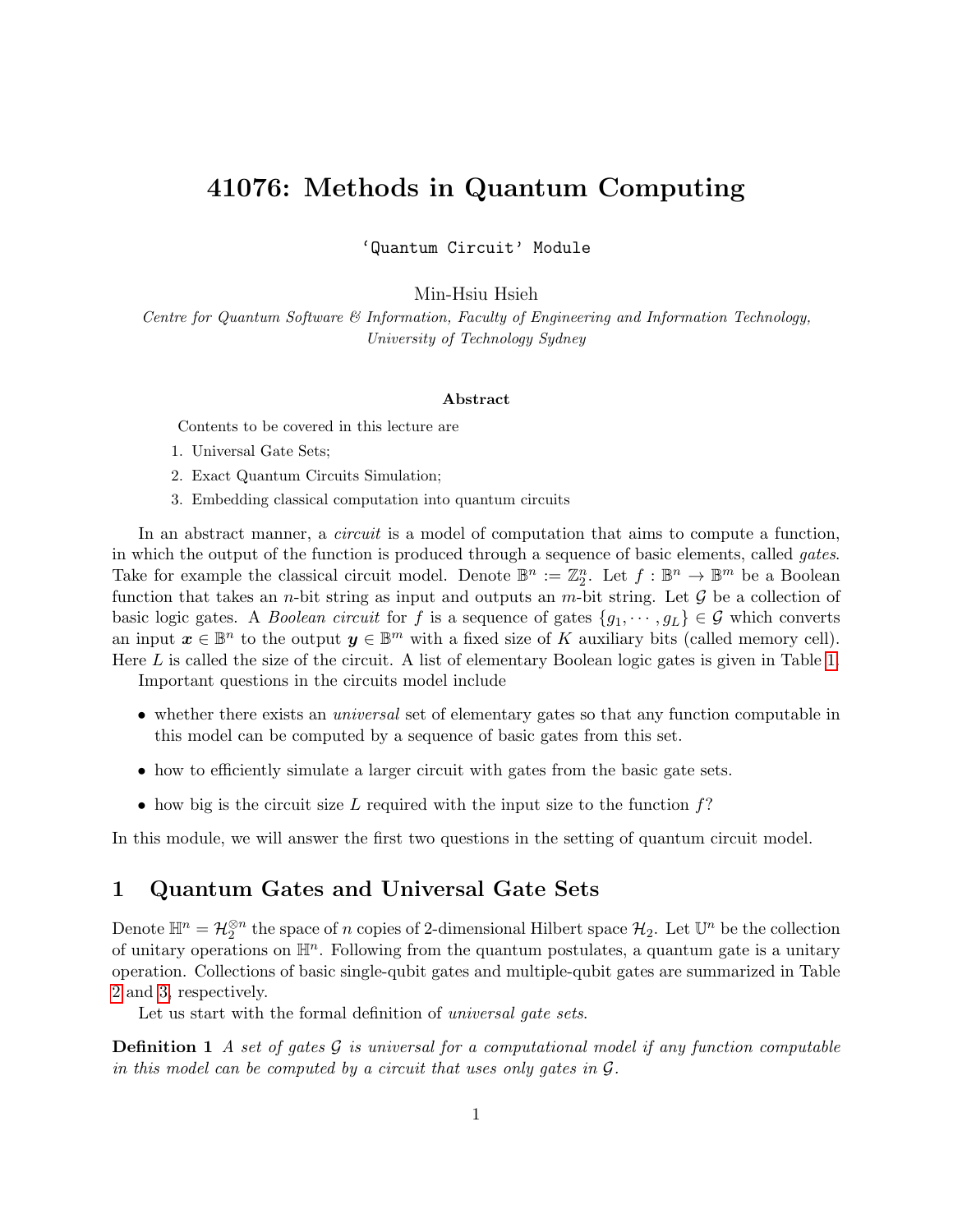<span id="page-1-0"></span>

| Name                 | Gates                                                                                                                                                                        | Truth Table                                                                                                                                                                                                                                                                     |
|----------------------|------------------------------------------------------------------------------------------------------------------------------------------------------------------------------|---------------------------------------------------------------------------------------------------------------------------------------------------------------------------------------------------------------------------------------------------------------------------------|
| $\operatorname{NOT}$ | $\sim$ 0<br>$A \dashv$                                                                                                                                                       | $\overline{O}$<br>$\boldsymbol{A}$<br>$\overline{0}$<br>$\mathbf 1$<br>$\overline{1}$<br>$\overline{0}$                                                                                                                                                                         |
| $\operatorname{AND}$ | $\boldsymbol{B}$<br>$-$ O<br>$\overline{A}$                                                                                                                                  | $\overline{B}$<br>$\boldsymbol{A}$<br>$\overline{O}$<br>$\overline{0}$<br>$\overline{0}$<br>$\overline{0}$<br>$\boldsymbol{0}$<br>$\overline{0}$<br>$\mathbf{1}$<br>$\overline{0}$<br>$\overline{1}$<br>$\overline{0}$<br>$\overline{1}$<br>$\mathbf{1}$<br>$\mathbf{1}$        |
| OR                   | $\boldsymbol{B}$<br>$-$ O<br>$\frac{-1}{A}$                                                                                                                                  | $\overline{O}$<br>$\boldsymbol{A}$<br>$\boldsymbol{B}$<br>$\overline{0}$<br>$\boldsymbol{0}$<br>$\boldsymbol{0}$<br>$\overline{0}$<br>$\overline{1}$<br>$\mathbf{1}$<br>$\overline{1}$<br>$\overline{0}$<br>$\,1$<br>$\overline{1}$<br>$\mathbf{1}$<br>$\mathbf{1}$             |
| <b>NAND</b>          | $\boldsymbol{B}$<br>$\rightarrow O$<br>$\overline{A}$                                                                                                                        | $\overline{A}$<br>$\overline{B}$<br>$\overline{O}$<br>$\mathbf{1}$<br>$\boldsymbol{0}$<br>$\boldsymbol{0}$<br>$\overline{1}$<br>$\overline{1}$<br>$\boldsymbol{0}$<br>$\overline{0}$<br>$\mathbf 1$<br>$\mathbf{1}$<br>$\overline{1}$<br>$\overline{1}$<br>$\overline{0}$       |
| $\rm{NOR}$           | $\begin{matrix} B \\ A \end{matrix}$ $\begin{matrix} \longrightarrow \\ \longrightarrow \end{matrix}$ $\begin{matrix} \longrightarrow & 0 \\ & \longrightarrow \end{matrix}$ | $\boldsymbol{B}$<br>$\overline{O}$<br>$\boldsymbol{A}$<br>$\overline{1}$<br>$\overline{0}$<br>$\boldsymbol{0}$<br>$\overline{1}$<br>$\boldsymbol{0}$<br>$\boldsymbol{0}$<br>$\overline{1}$<br>$\overline{0}$<br>$\overline{0}$<br>$\mathbf{1}$<br>$\mathbf 1$<br>$\overline{0}$ |
| <b>XNOR</b>          | $\boldsymbol{B}$<br>$\rightarrow$<br>$\overline{A}$                                                                                                                          | $\boldsymbol{B}$<br>$\boldsymbol{A}$<br>$\mathcal{O}$<br>$\boldsymbol{0}$<br>$\boldsymbol{0}$<br>$1\,$<br>$\overline{1}$<br>$\boldsymbol{0}$<br>$\boldsymbol{0}$<br>$\,1$<br>$\boldsymbol{0}$<br>$\boldsymbol{0}$<br>$\overline{1}$<br>$\overline{1}$<br>$\overline{1}$         |

Table 1: Boolean logic gates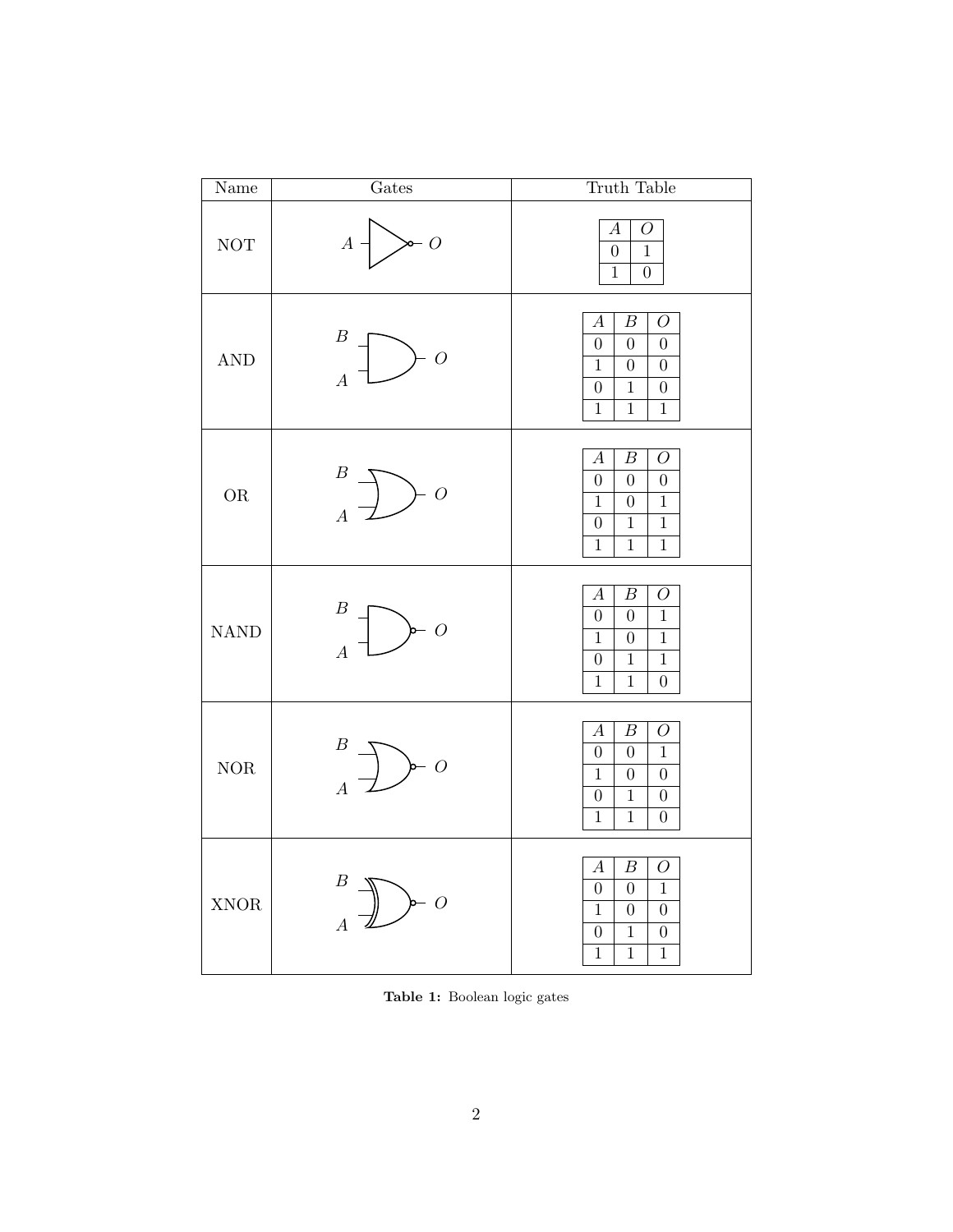<span id="page-2-0"></span>

| Name          | Gates                                                     | Matrix                                                                                                                                    |
|---------------|-----------------------------------------------------------|-------------------------------------------------------------------------------------------------------------------------------------------|
| Pauli-X       | $X$ $\leftarrow$ or $\rightarrow \rightarrow \rightarrow$ | $\left[\begin{array}{cc} 0 & 1 \\ 1 & 0 \end{array}\right]$                                                                               |
| Pauli-Y       | $\vert Y \vert$                                           | $\left[\begin{array}{cc} 0 & -i \\ i & 0 \end{array}\right]$                                                                              |
| Pauli-Z       | $Z \mid$                                                  | $\left \begin{array}{cc} 1 & 0 \\ 0 & -1 \end{array}\right $                                                                              |
| $R_x(\theta)$ | $R_x(\theta)$ –                                           | $\left[\begin{array}{cc} \cos\frac{\theta}{2} & i\sin\frac{\theta}{2} \\ i\sin\frac{\theta}{2} & \cos\frac{\theta}{2} \end{array}\right]$ |
| $R_y(\theta)$ | $R_y(\theta)$                                             | $\left[\begin{array}{cc} \cos\frac{\theta}{2} & \sin\frac{\theta}{2} \\ -\sin\frac{\theta}{2} & \cos\frac{\theta}{2} \end{array}\right]$  |
| $R_z(\theta)$ | $R_z(\theta)$                                             | $\left[ \begin{array}{cc} e^{i\theta/2} & 0 \\ 0 & e^{-i\theta/2} \end{array} \right]$                                                    |
| $Ph(\delta)$  | $\left  Ph(\delta) \right $                               | $\left[ \begin{array}{cc} e^{i\delta} & 0 \\ 0 & e^{i\delta} \end{array} \right]$                                                         |
| Hadamard      | $H_{\parallel}$                                           | $\frac{1}{\sqrt{2}}\begin{bmatrix} 1 & 1 \\ 1 & -1 \end{bmatrix}$                                                                         |
| Phase         | $\cal S$                                                  | $\left[\begin{array}{cc} 1 & 0 \\ 0 & i \end{array}\right]$                                                                               |
| $\mathbf T$   | $\boldsymbol{T}$                                          | $\left[\begin{array}{cc} 1 & 0 \\ 0 & e^{i\frac{\pi}{4}} \end{array}\right]$                                                              |

Table 2: Single-qubit gates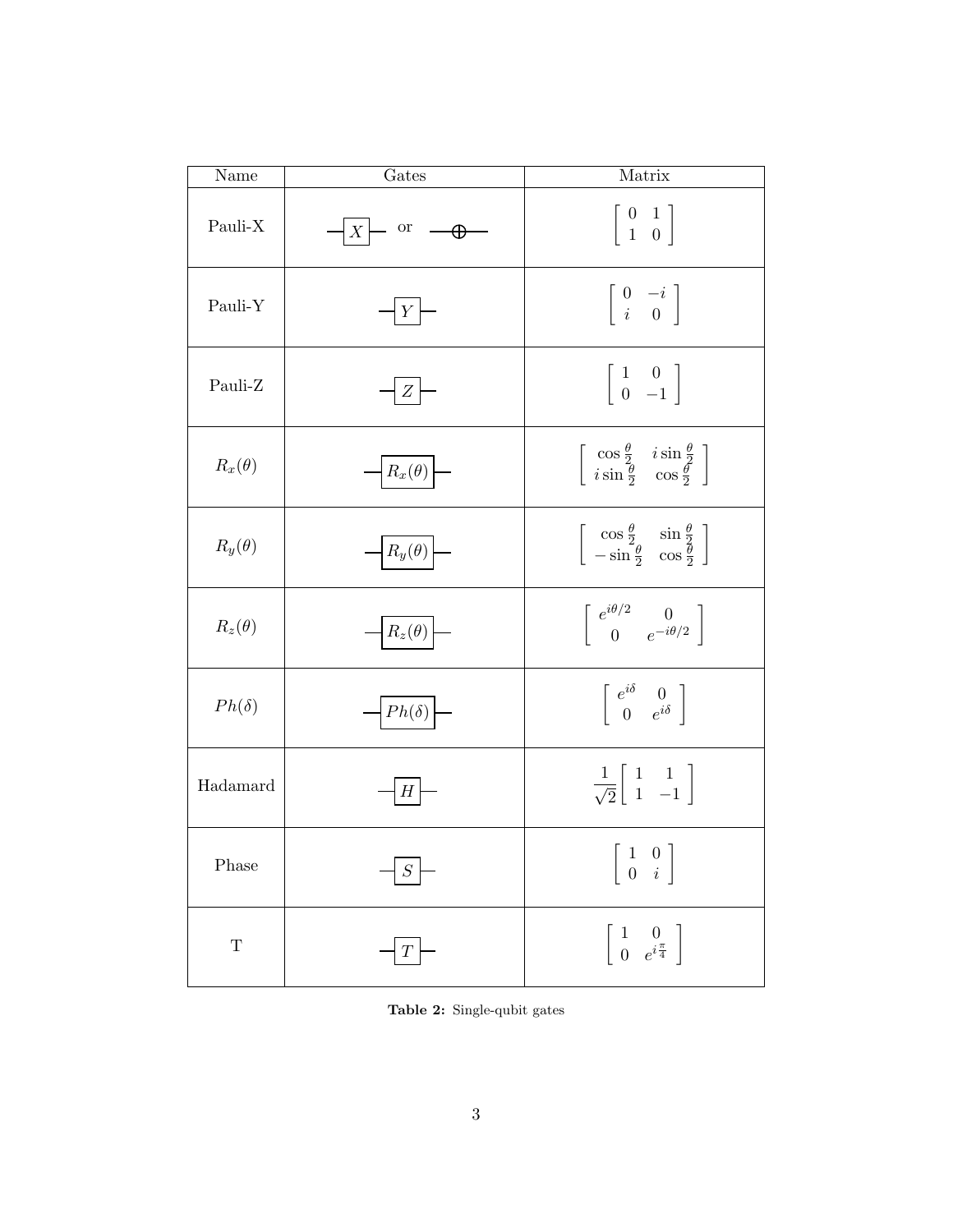<span id="page-3-0"></span>

| Name                | Gates            | Matrix                                                                                                                                                                                                                                                                                                                                                                                                                                                                                                                                                                                                                                                                                                                                                                                                                                                                                                                                                                                                                                                                                                                                                                                                                |
|---------------------|------------------|-----------------------------------------------------------------------------------------------------------------------------------------------------------------------------------------------------------------------------------------------------------------------------------------------------------------------------------------------------------------------------------------------------------------------------------------------------------------------------------------------------------------------------------------------------------------------------------------------------------------------------------------------------------------------------------------------------------------------------------------------------------------------------------------------------------------------------------------------------------------------------------------------------------------------------------------------------------------------------------------------------------------------------------------------------------------------------------------------------------------------------------------------------------------------------------------------------------------------|
| CNOT                |                  | $\boldsymbol{0}$<br>$\boldsymbol{0}$<br>$\boldsymbol{0}$<br>$\mathbf{1}$<br>$\boldsymbol{0}$<br>$\,1$<br>$\boldsymbol{0}$<br>$\boldsymbol{0}$<br>$\overline{0}$<br>$\overline{0}$<br>$\boldsymbol{0}$<br>$\mathbf{1}$<br>$\overline{0}$<br>$\boldsymbol{0}$<br>$\,1$<br>$\boldsymbol{0}$                                                                                                                                                                                                                                                                                                                                                                                                                                                                                                                                                                                                                                                                                                                                                                                                                                                                                                                              |
| $\operatorname{CZ}$ | $\boldsymbol{Z}$ | $\boldsymbol{0}$<br>$\mathbf{1}$<br>$\boldsymbol{0}$<br>$\overline{0}$<br>$\,1$<br>$\boldsymbol{0}$<br>$\boldsymbol{0}$<br>$\boldsymbol{0}$<br>$\overline{0}$<br>$\,1\,$<br>$\boldsymbol{0}$<br>$\theta$<br>$\overline{0}$<br>$\overline{0}$<br>$\boldsymbol{0}$<br>$-1$                                                                                                                                                                                                                                                                                                                                                                                                                                                                                                                                                                                                                                                                                                                                                                                                                                                                                                                                              |
| <b>SWAP</b>         | <b>or</b>        | $\boldsymbol{0}$<br>$\mathbf 1$<br>$\boldsymbol{0}$<br>$\boldsymbol{0}$<br>$\boldsymbol{0}$<br>$\begin{matrix} 0 & 1 \\ 1 & 0 \end{matrix}$<br>$\boldsymbol{0}$<br>$\overline{0}$<br>$\boldsymbol{0}$<br>$\overline{0}$<br>$\boldsymbol{0}$<br>$\mathbf 1$<br>$\boldsymbol{0}$                                                                                                                                                                                                                                                                                                                                                                                                                                                                                                                                                                                                                                                                                                                                                                                                                                                                                                                                        |
| Toffoli             |                  | $\mathbf{1}$<br>$\theta$<br>$\boldsymbol{0}$<br>$\boldsymbol{0}$<br>$\theta$<br>$\boldsymbol{0}$<br>$\boldsymbol{0}$<br>$\boldsymbol{0}$<br>$\boldsymbol{0}$<br>$1\,$<br>$\boldsymbol{0}$<br>$\boldsymbol{0}$<br>$\boldsymbol{0}$<br>$\boldsymbol{0}$<br>$\boldsymbol{0}$<br>$\boldsymbol{0}$<br>$\boldsymbol{0}$<br>$\boldsymbol{0}$<br>$\boldsymbol{0}$<br>$\!1\!$<br>$\boldsymbol{0}$<br>$\boldsymbol{0}$<br>$\boldsymbol{0}$<br>$\boldsymbol{0}$<br>$\boldsymbol{0}$<br>$\boldsymbol{0}$<br>$\mathbf{1}$<br>$\boldsymbol{0}$<br>$\theta$<br>$\boldsymbol{0}$<br>$\theta$<br>$\theta$<br>$\mathbf 1$<br>$\boldsymbol{0}$<br>$\boldsymbol{0}$<br>$\boldsymbol{0}$<br>$\boldsymbol{0}$<br>$\boldsymbol{0}$<br>$\boldsymbol{0}$<br>$\boldsymbol{0}$<br>$\boldsymbol{0}$<br>$\overline{0}$<br>$\boldsymbol{0}$<br>$\boldsymbol{0}$<br>$\mathbf{1}$<br>$\boldsymbol{0}$<br>$\boldsymbol{0}$<br>$\boldsymbol{0}$<br>$\,1\,$<br>$\boldsymbol{0}$<br>$\boldsymbol{0}$<br>$\boldsymbol{0}$<br>$\boldsymbol{0}$<br>$\boldsymbol{0}$<br>$\boldsymbol{0}$<br>$\boldsymbol{0}$<br>$\boldsymbol{0}$<br>$\boldsymbol{0}$<br>$1\,$<br>$\overline{0}$<br>$\boldsymbol{0}$<br>$\overline{0}$<br>$\boldsymbol{0}$<br>$\boldsymbol{0}$ |

Table 3: Multiple-qubit gates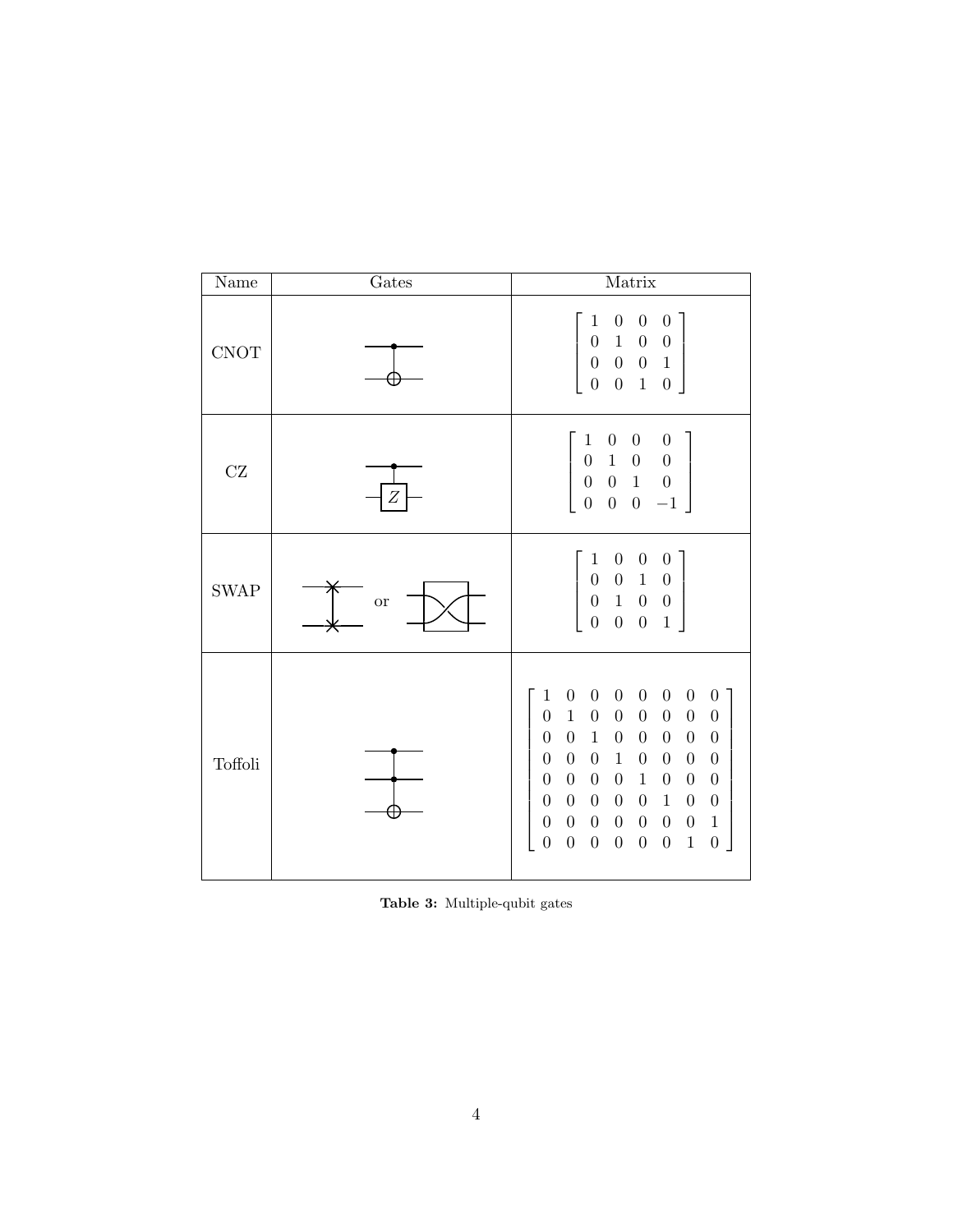For the classical circuit model, the {NAND}, {NOR} and {AND, NOT} are universal.

Denote by  $SU(d)$  the special unitary group of degree d, i.e., collection of  $d \times d$  unitary matrices with determinant [1](#page-0-0). For the quantum circuit model, the universality in Definition 1 is equivalent to the following.

**Definition 2** A set of quantum gates G is universal if the group generated by G is dense<sup>[1](#page-4-0)</sup> in SU(d).

Examples of quantum universal gate sets include

- $\{\text{Toffoli}, H\}.$
- $\bullet$   $\{H, T, \text{CNOT}\}$
- $\{CNOT\} \cup S_1$ , where  $S_1$  is the set of single-qubit gates.

Note that the existence of universal gate sets only implies that an arbitrary circuit can be approximated by a finite circuit from the gate set, with no bound on its length. In other words, universality did not promise the simulation of an arbitrary circuit can be done efficiently.

<span id="page-4-1"></span>**Theorem 3 (Solovay-Kitaev)** Given any universal set of gates  $\mathcal G$  that is closed under inverse, any unitary operation  $U \in SU(d)$  can be  $\varepsilon$ -approximated using  $O(\log^c(\frac{1}{\varepsilon}))$  $(\frac{1}{\varepsilon}))$  gates from  $\mathcal G$  for some constant c.

With the seminal result of Theorem [3,](#page-4-1) we know that a quantum circuit of m constant-qubit gates can be approximated to  $\varepsilon$  error by a quantum circuit of  $O(m \log^c(\frac{m}{\varepsilon}))$  $\frac{m}{\varepsilon}$ )) gates from a desired finite universal gate set. This guarantees the efficiency of the simulation. A proof of this theorem can be found in Ref. [\[3\]](#page-9-0).

# 2 Exact Quantum Circuits Simulation

<span id="page-4-2"></span>Let  $|\psi\rangle = \cos \frac{\theta}{2}|0\rangle + e^{i\varphi} \sin \frac{\theta}{2}|1\rangle$ . The bloch sphere representation of  $|\psi\rangle$  is given in Figure [1.](#page-4-2)



**Figure 1:** Bloch sphere of  $|\psi\rangle = \cos\frac{\theta}{2}|0\rangle + e^{i\varphi}\sin\frac{\theta}{2}|1\rangle$ .

<span id="page-4-0"></span><sup>&</sup>lt;sup>1</sup>In topology and related areas of mathematics, a subset A of a topological space X is called dense if every point  $x \in X$  either belongs to A or is a limit point of A.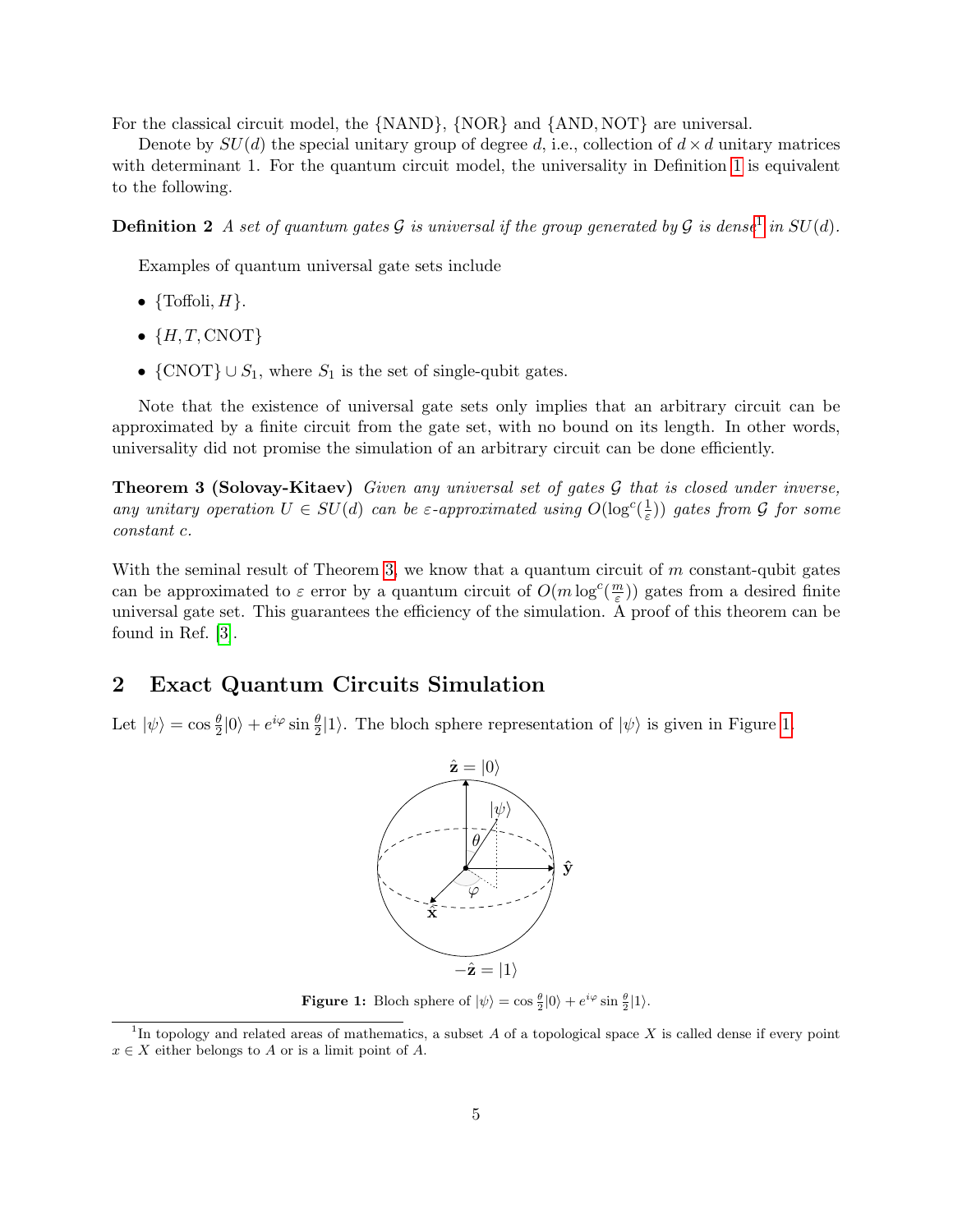Applying the ration gate  $R_y(\alpha)$  to  $|\psi\rangle$  yields

$$
\begin{array}{rcl}\n\ket{\phi} & = & R_y(\alpha) \ket{\psi, \varphi = 0} \\
& = & \cos \frac{\theta'}{2} \ket{0} + \sin \frac{\theta'}{2} \ket{1},\n\end{array} \tag{1}
$$

<span id="page-5-1"></span>where  $\theta' = \theta - \alpha$ . We can see that the angle  $\theta$  (along the  $\hat{y}$  axis) is rotated by an angle  $\alpha$ .

**Exercise 4** Show that any  $U \in SU(2)$  can be expressed as  $U = R_z(\alpha)R_y(\theta)R_z(\beta)$ .

An arbitrary  $2\times 2$  unitary V can be related to some  $U \in SU(2)$  by a phase shift gate  $Ph(\delta)$ , defined in Table [2.](#page-2-0) There are a few identity relations that are useful [\[1\]](#page-9-1).

Lemma 5 1.  $R_y(\theta_1)R_y(\theta_2) = R_y(\theta_1 + \theta_2)$ 

- 2.  $R_z(\theta_1)R_z(\theta_2) = R_z(\theta_1 + \theta_2)$
- 3.  $XR_u(\theta)X = R_u(-\theta)$

4. 
$$
XR_z(\theta)X = R_z(-\theta)
$$

For a 2 × 2 unitary U, define the  $(m + 1)$ -qubit control operator  $\Lambda_m(U)$ 

$$
\Lambda_m(U)|\mathbf{a}\rangle \otimes |\xi\rangle = \begin{cases} |\mathbf{a}\rangle \otimes U|\xi\rangle & \text{if } |\mathbf{a}\rangle = |\mathbf{1}\rangle \\ |\mathbf{a}\rangle \otimes |\xi\rangle & otherwise \end{cases}
$$
 (2)

where  $|a\rangle = |a_1\rangle \otimes \cdots \otimes |a_m\rangle$ , for all  $i |a_i\rangle$  and  $|\xi\rangle \in \mathcal{H}_2$ . Choose  $m = 2$  and

$$
U = \left(\begin{array}{cc} 0 & 1 \\ 1 & 0 \end{array}\right)
$$

<span id="page-5-2"></span>the  $\Lambda_2(U)$  recovers the Toffoli gate in Table [3.](#page-3-0)

<span id="page-5-0"></span>**Lemma 6** A controlled unitary W gate,  $\Lambda_1(W)$ , can be simulated by a quantum network composed of single qubit gates and CNOT gate, as shown in Figure [2,](#page-5-0) where  $ABC = I$  and  $AXBXC = W$ .



Figure 2: Simulation of controlled unitary gates.

#### Proof.

Follows from Exercise [4,](#page-5-1)  $W = R_Z(\theta)R_Y(\alpha)R_Z(\beta)$ , then, we can choose quantum circuits  $A =$  $R_Z(\theta)R_Y(\alpha/2), B = R_Y(-\alpha/2)R_Z(-\theta/2 - \beta/2), \text{ and } C = R_Z(\beta/2 - \theta/2).$ 

<span id="page-5-3"></span>**Lemma 7** The gate  $\Lambda_1(Ph(\delta))$  can be simulated by a single-qubit gate  $E = R_z(-\delta)Ph(\frac{\delta}{2})$  $\frac{\delta}{2}$ ), as shown in Figure [3.](#page-6-0)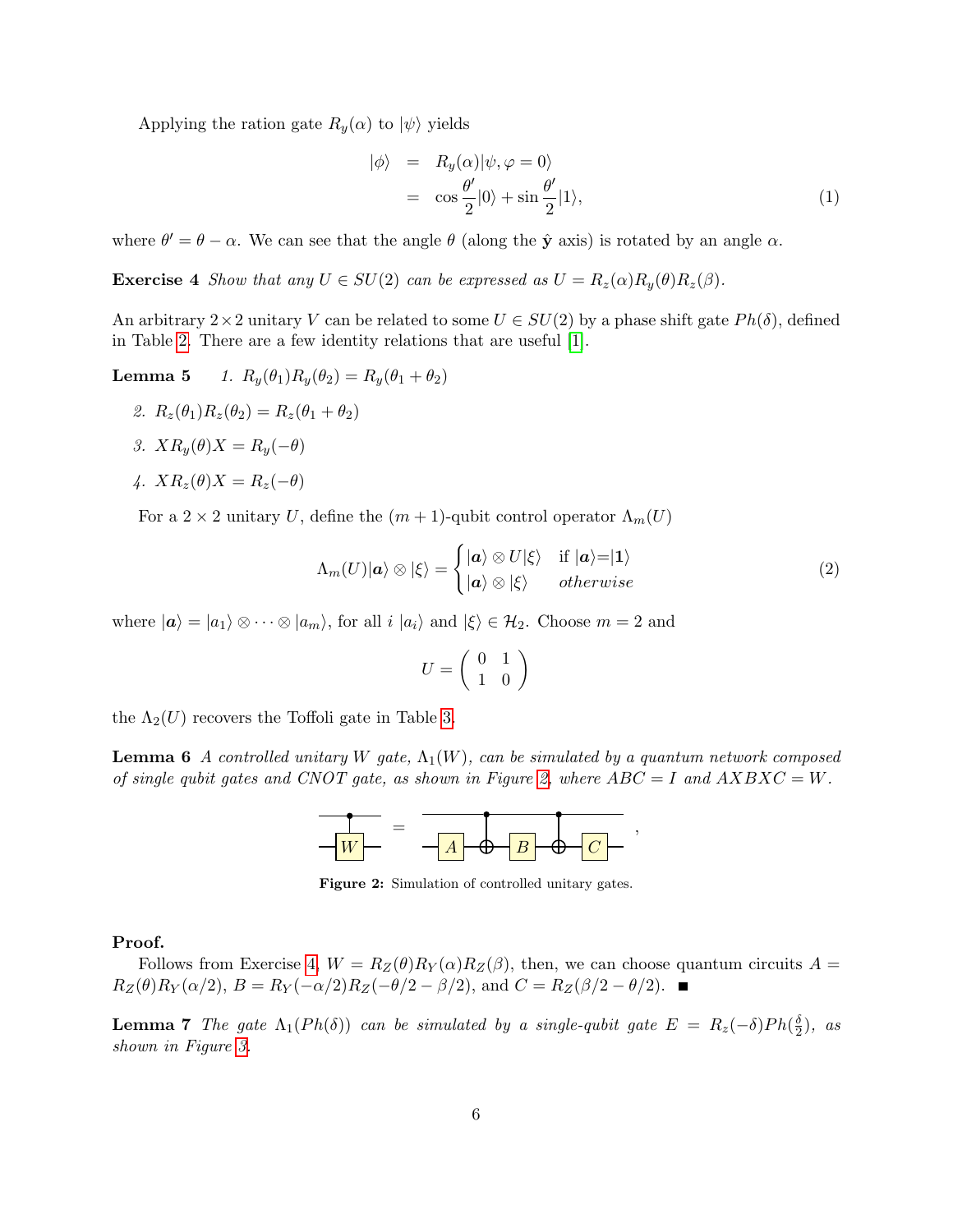

Figure 3: Simulation of controlled phase shift.

<span id="page-6-0"></span>**Theorem 8** For any  $2 \times 2$  unitary U, the  $\Lambda_1(U)$  can be simulated by at most four single-qubit gates and two CNOT gates.

**Proof.** The proof directly follows from Lemmas [6](#page-5-2) and [7.](#page-5-3) ■

**Lemma 9** Given a  $\Lambda_2(U)$ , it can be decomposed into five two-qubit gates as follows, where  $U = V^2$ .



Figure 4: Simulation of controlled-controled unitary gates.

**Proof.** It is easy to verify that if both the first two qubits are  $|1\rangle$ , then the operation  $V \cdot V = U$ is applied. Otherwise, either I or  $VV^{\dagger}$  is applied.

Exercise 10 How many single-qubit gates and CNOT gates are required to simulate a controlcontrol-U, where  $U \in SU(2)$ ?

Exercise 11 Show that a quantum circuit can be transformed to circuits that use only real matrices.

**Theorem 12** A  $\Lambda_m(U)$  gate can be simulated with  $\Theta(n^2)$  basic gates.

<span id="page-6-1"></span>**Proof.** The first step is to note that  $\Lambda_n(U)$  can be simulated by two  $\Lambda_{n-1}(X)$  gates, one  $\Lambda_{n-1}(V)$ gate and two  $\Lambda_1(V)$  gates, where  $V^2 = U$  (Figure [5\)](#page-6-1). Then we can recursively decompose the three  $\Lambda_{n-1}(\cdot)$  gates, each  $\Lambda_{n-1}(\cdot)$  requiring three  $\Lambda_{n-2}(\cdot)$  gates and two two-qubit gates.



**Figure 5:** Simulation of  $\Lambda_n(U)$  gate.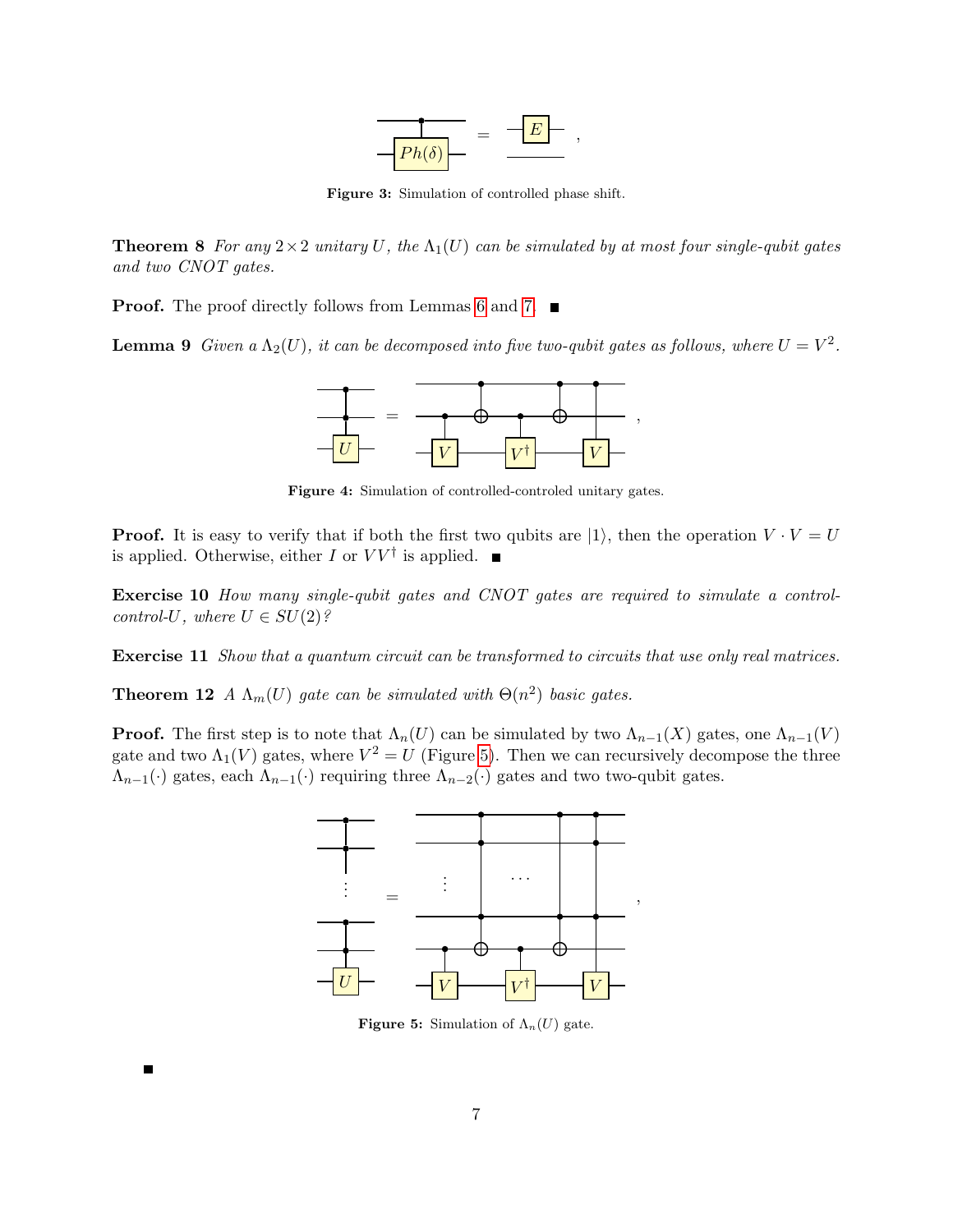# 3 Quantum Computation of Classical Boolean Functions

Here, we will discuss how to embed classical computation into quantum circuits with constant overhead, a result derived in Ref. [\[4\]](#page-9-2). There are two major steps to arrive at the final goal; namely, conversion of Boolean circuits to reversible circuits and embedding the reversible circuits into quantum circuits.

Firstly, it is easy to show that every Boolean function, even an irreversible one, can be converted to a circuit that only uses bijective gates. For any  $f : \mathbb{B}^n \to \mathbb{B}^m$ , we define  $f_{\oplus} : \mathbb{B}^n \times \mathbb{B}^m \to \mathbb{B}^n \times \mathbb{B}^m$ by

<span id="page-7-2"></span>
$$
f_{\oplus} : (\mathbf{u}, \mathbf{v}) \to (\mathbf{u}, \mathbf{v} \oplus f(\mathbf{u})). \tag{3}
$$

In other words,  $f_{\oplus}$  copies the output of the original Boolean function f to the second register. It is not difficult to verify that  $f_{\oplus}$  is a bijection. We will denote  $\mathcal{G}_{\oplus} := \{f_{\oplus} : \forall f \in \mathcal{G}\}.$ 

While the function  $f_{\oplus}$  is bijection, the computation might produce "garbage", i.e., extra information which has to be forgotten after the computation is done. Specifically, in classical computers, extra auxiliary bits are allowed in the computation process, and these auxiliary bits might contain information related to the input and output bits. Let  $U \in \mathbb{B}^n$  and  $W \in \mathbb{B}^K$  be the input and memory registers, where  $U \cap W = \emptyset$ . Let  $Y \subset U \cup W$  be the output register of size m. A sequence of gates, represented by G, that computes  $y = G(x)$  for some input x in the register U and 0 bit string in the memory register W initially:

$$
G: (\mathbf{x}, \mathbf{0}) \to (\mathbf{y}, \mathbf{g}), \tag{4}
$$

where  $g \in U \cup W \backslash Y$  is some garbage bits which lives outside the register Y.

We formally define the *reversible computation* so that these auxiliary bits have to be returned to its initial state.

**Definition 13 (Reversible computation)** Let  $G : \mathbb{B}^n \to \mathbb{B}^n$  be any bijective function. A sequence of bijective operations  $\{r_1, \dots, r_L\}$  is said to compute G reversibly if their composition  $r_L \circ \cdots \circ r_1$  maps  $(\bm x, \bm 0)$  to  $(G(\bm x), \bm 0)$  for every  $\bm x \in \mathbb{B}^n$ , where  $\bm 0$  is the ground state of some auxiliary register.

<span id="page-7-3"></span>**Lemma 14** [\[4\]](#page-9-2) Assume that a function  $f : \mathbb{B}^n \to \mathbb{B}^m$  is computable by a Boolean circuit of size L from the set G. Then  $f_{\oplus}$  can be implemented by a sequence of gates of size  $2L + m$ .

**Proof.** Let the sequence of gates  $\{g_1, \dots, g_L\} \in \mathcal{G}$  compute f. Let  $\mathcal{G}_{\oplus} := \{g_{\oplus} : \forall g \in \mathcal{G}\}\$ . Then the sequence of bijection gates  $\{g_{1,\oplus}, \cdots, g_{L,\oplus}\}\$ also computes f.

Let U, W and Y be the input, memory and output registers, where  $U \cap W = \emptyset$  and  $Y \subset U \cup W$ . Let V be a new register of size m. Denote G the composition of  $\{g_{1,\oplus}, \cdots, g_{L,\oplus}\}\$  that computes f with the assistance of auxiliary memory bits  $\mathbf 0$  in the register  $W$ :

<span id="page-7-0"></span>
$$
G: (\mathbf{u}, \mathbf{0}, \mathbf{v}) \to (f(\mathbf{u}), \mathbf{g}, \mathbf{v}), \tag{5}
$$

where  $g \in U \cup W \backslash Y$ . Then performing the copy operation  $\tau : Y \to V$ :

<span id="page-7-4"></span>
$$
\tau : (f(\mathbf{u}), \mathbf{g}, \mathbf{v}) \to (f(\mathbf{u}), \mathbf{g}, \mathbf{v} \oplus f(\mathbf{u})) \tag{6}
$$

Finally, we can uncompute G without affecting the solution in the register  $V$ :

<span id="page-7-1"></span>
$$
G^{-1}: (f(\boldsymbol{u}), \boldsymbol{g}, \boldsymbol{v} \oplus f(\boldsymbol{u})) \to (\boldsymbol{u}, \boldsymbol{0}, \boldsymbol{v} \oplus f(\boldsymbol{u})). \tag{7}
$$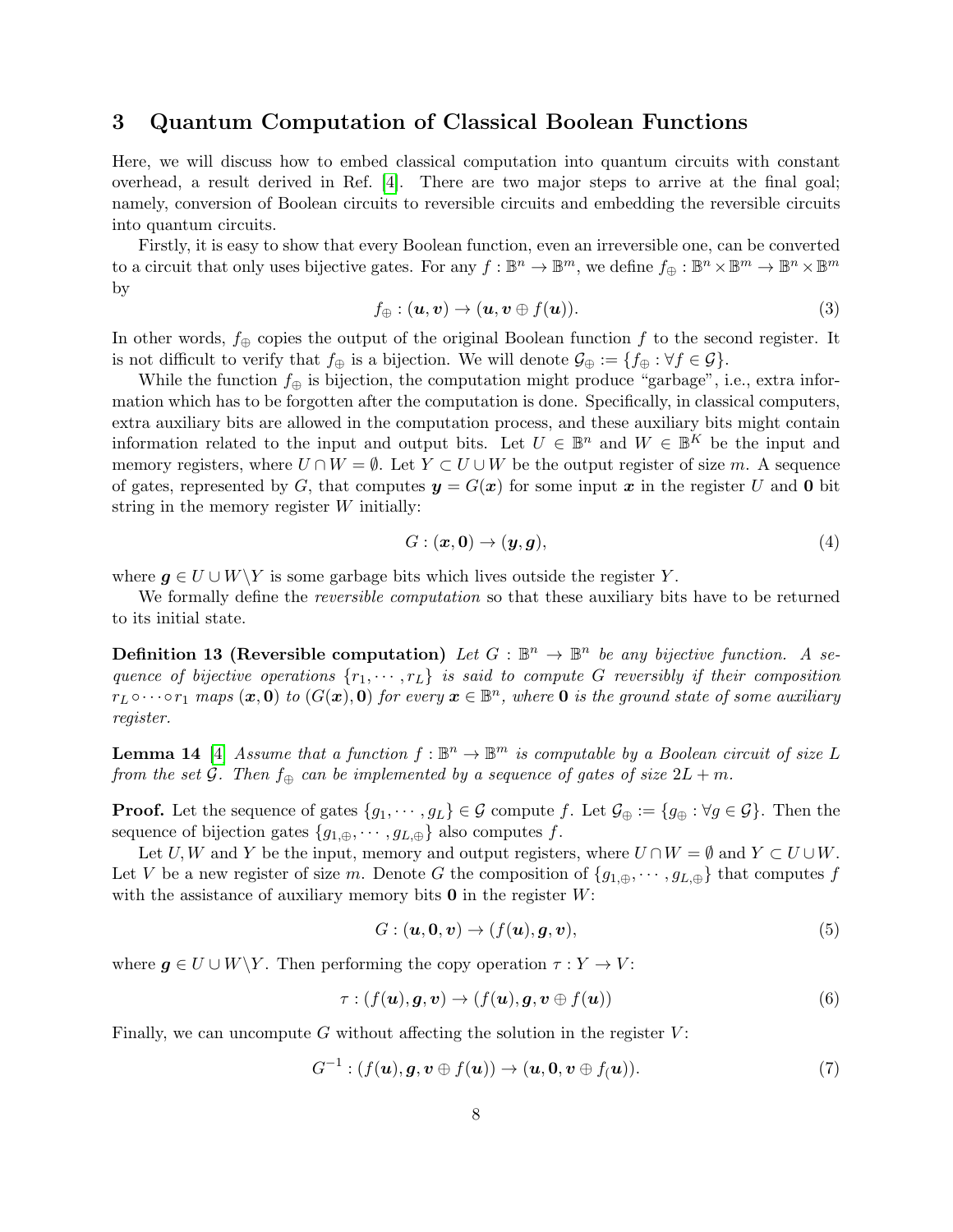Composition of Eqs. [\(5\)](#page-7-0)-[\(7\)](#page-7-1) yields

$$
G^{-1} \circ \tau \circ G : (\boldsymbol{u}, \boldsymbol{0}, \boldsymbol{v}) \to (\boldsymbol{u}, \boldsymbol{0}, \boldsymbol{v} \oplus f(\boldsymbol{u})), \tag{8}
$$

so that the function  $f_{\oplus}$  in Eq. [\(3\)](#page-7-2) is implemented (after we discard the middle register W). The overall number of gates used is  $2L + m$ .

Furthermore, the computation can be done by the gate set  $\mathcal{G}_{\tau} = \mathcal{G}_{\oplus} \cup \tau$ .

<span id="page-8-0"></span>**Corollary 15** Let  $G : \mathbb{B}^n \to \mathbb{B}^n$  be a bijection. Suppose that G and  $G^{-1}$  are computable in G by Boolean circuits of size L and L'. Then G can be represented by  $\mathcal{G}_{\tau}$  by a sequence of gates of size  $2L + 2L' + 4n$ .

**Proof.** Let X, Y be classical register of size n, and denote  $(x, y)$  the bit string in the X, Y registers. The first step is to perform  $G_{\oplus}: X \to Y$ 

$$
G_{\oplus} : (\mathbf{x}, \mathbf{0}) \to (\mathbf{x}, G(\mathbf{x})), \tag{9}
$$

where the assistance of some memory register that we chose to ignore here. By Theorem [14,](#page-7-3) the step requires circuits of size  $2L + n$ . The second step is to perform  $G_{\oplus}^{-1} : Y \to X$ 

$$
G_{\oplus}^{-1} : (\mathbf{x}, G(\mathbf{x})) \to (\mathbf{0}, G(\mathbf{x})), \tag{10}
$$

which resets the X register to 0. This step requires circuits of size  $2L' + n$ . The third step is to perform a copy operation  $\tau : Y \to X$ , defined in Eq. [\(6\)](#page-7-4)

$$
\tau : (\mathbf{0}, G(\mathbf{x}) \to (G(\mathbf{x}), G(\mathbf{x})). \tag{11}
$$

This step requires n bit-wise operations. Finally, we can perform another copy operation  $\tau : X \to Y$ 

$$
\tau: (G(\mathbf{x}, G(\mathbf{x}) \to (G(\mathbf{x}), \mathbf{0}), \tag{12})
$$

followed by remove the register  $Y$ .

Denote  $\mathbb{H}^n = \mathcal{H}_2^{\otimes n}$  the space of n copies of 2-dimensional Hilbert space  $\mathcal{H}_2$ . Let  $\mathbb{U}^n$  be the collection of unitary operations on  $\mathbb{H}^n$ . Fix the quantum universal gate set to be  $\mathcal{Q} = \{ \text{CNOT} \} \cup S_1$ . For an  $U \in \mathbb{U}^n$ , define a new operator  $\Lambda(U)$  on  $\mathbb{U}^{n+1}$  by

<span id="page-8-1"></span>
$$
\Lambda(U)|a\rangle \otimes |\xi\rangle = \begin{cases} |0\rangle \otimes |\xi\rangle & \text{a=0} \\ |1\rangle \otimes U|\xi\rangle & \text{a=1} \end{cases}
$$
(13)

where  $|\xi\rangle \in \mathbb{H}^n$ .

**Theorem 16** Let  $U \in \mathbb{U}^n$  satisfy  $U|0\rangle = |0\rangle$ . Then  $\Lambda(U)$  can be represented by a sequence of quantum gates in  $\mathcal{Q} \cup U$  of length  $4n + 1$ , and the gate U is used only once.

**Proof.** Let A and B be quantum registers of size n qubits. Let the input register be  $X = \{1\} \cup A$ , where 1 denotes the control qubit. The line of proof is similar to that of Corollary [15.](#page-8-0) We first perform a controlled copy operation (a CNOT)  $CNOT : A \rightarrow B$ 

$$
CNOT^{A\rightarrow B}|1\rangle \otimes |a\rangle_A \otimes |0\rangle_B = |1\rangle \otimes |a\rangle_A \otimes |a\rangle_B.
$$
 (14)